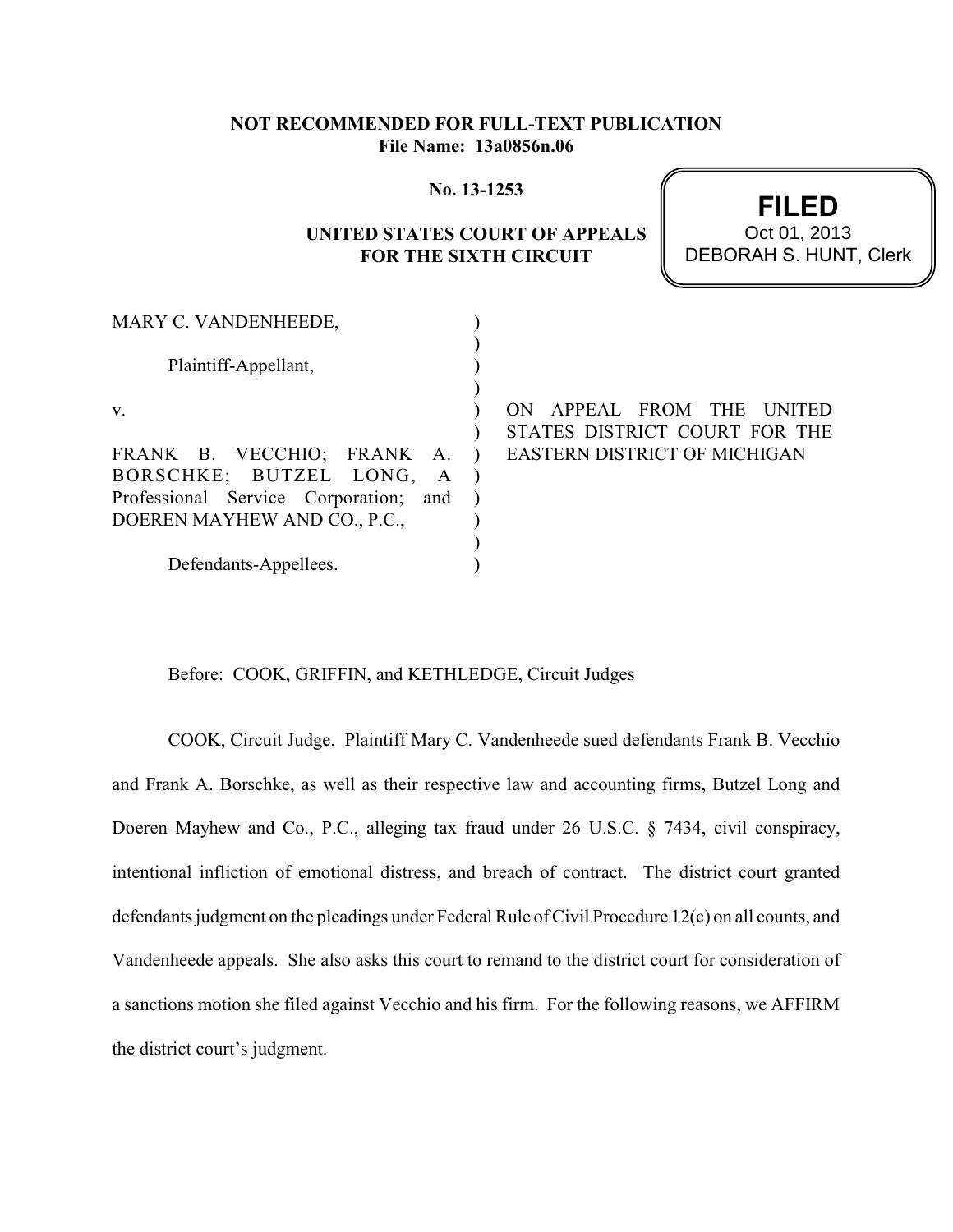This litigation arises from a dispute between the trustees of the Donald J. Chinn Trust ("Trust") and Vandenheede, Chinn's longtime girlfriend, regarding whether substantial payments by the Trust to Vandenheede qualified as taxable income. According to the complaint, Chinn paid his and Vandenheede's living expenses from this revocable trust. (Compl. ¶ 17.) Vecchio and Borschke, Chinn's attorney and accountant, became trustees when Chinn was diagnosed with dementia, and they filed 1099-MISC forms for tax years 2006 and 2007, showing that the Trust paid Vandenheede more than \$110,000 in "non-employee compensation" during those years. (*Id.* ¶¶ 14, 18.) The 1099s information returns reporting payments of income to the IRS prompted the IRS and the Michigan Department of Treasury to assess her taxes and penalties; she has since succeeded in abating the federal taxes. (*Id.*  $\P$  36, 46 47.) Chinn died in 2009, and Vandenheede filed this action in May 2012 after Vecchio and Borschke refused to correct or retract the filings.

Vandenheede's tax fraud, civil conspiracy, and intentional infliction of emotional distress claims challenge the propriety of defendants' filing the 1099s and their refusal to file retractions. She characterizes these tax filings as fraudulent because the trustees knew: (1) of her long-term relationship with Chinn; (2) that the "payments . . . were for the benefit of . . . Chinn, not of [Vandenheede]"; (3) that Chinn paid her living expenses and bought her a house; and (4) she "never performed compensated services for . . . Chinn" during their relationship. (*Id.* ¶¶ 12 13, 15 17, 20 26.) She also alleges "detrimental reliance/breach of contract," claiming that Vecchio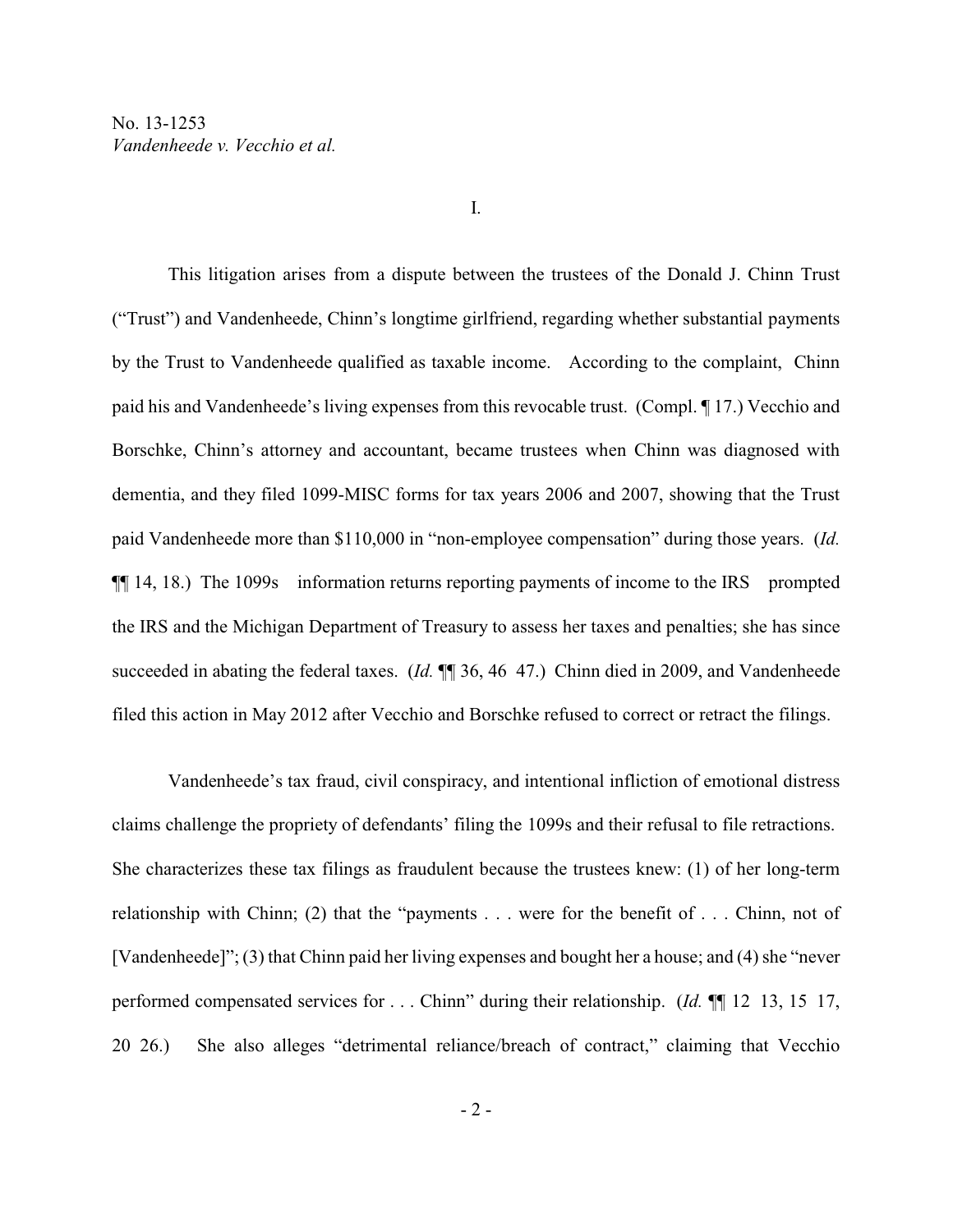"individually and as trustee of the Donald J. Chinn Trust" reneged on a promise to reimburse her for attorneys' fees related to the drafting of a prenuptial agreement. (*Id.* ¶¶ 75 77.) In that regard, she alleges that "the intermeddling Vecchio" requested the prenuptial agreement "[t]o prevent . . . Chinn and [her] from marrying." (*Id.* ¶ 51.)

The district court granted defendants judgment on the pleadings on all counts, finding that: (1) as a matter of law, Chinn, not the trustees, qualified as the "filer" of the 1099s, defeating the § 7434 tax fraud claim against the trustees; (2) the state-law claims for conspiracy and intentional infliction of emotional distress were time-barred; (3) Vecchio's representative capacity as Chinn's attorney precluded an independent claim against him for breach of contract; and (4) Michigan law precluded Vandenheede, a non-client, from suing the accounting firm Doeren Mayhew. Vandenheede appeals.

### II.

We give fresh review to a Rule 12(c) judgment on the pleadings, utilizing the same pleading standard applicable under Rule 12(b)(6). *Wee Care Child Ctr., Inc. v. Lumpkin*, 680 F.3d 841, 846 (6th Cir. 2012). To survive an adverse judgment, then, the complaint must "contain[] sufficient factual matter, accepted as true, to state a claim to relief that is plausible on its face." *Bartholomew v. Blevins*, 679 F.3d 497, 499 (6th Cir. 2012) (quoting *Ashcroft v. Iqbal*, 556 U.S. 662, 678 (2009)). Rule 9(b)'s heightened pleading standard applies to Vandenheede's tax-fraud claim. *See* Fed. R. Civ. P. 9(b). Her complaint therefore "must state with particularity the circumstances constituting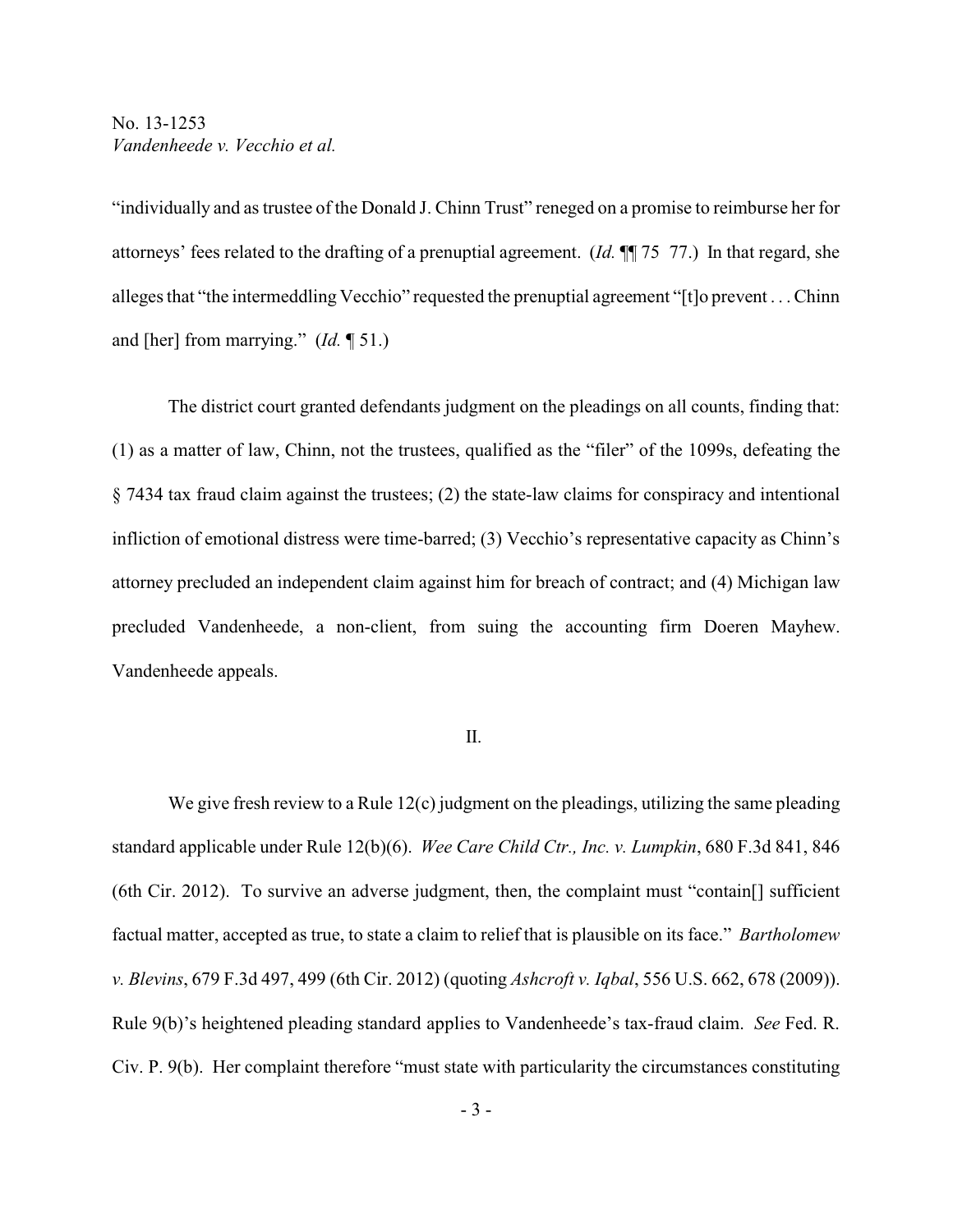fraud." *Id.* "Although 'conditions of a person's mind may be alleged generally,' Fed. R. Civ. P. 9(b), the plaintiff still must plead facts about the defendant's mental state, which, accepted as true, make the state-of-mind allegation plausible on its face." *Republic Bank & Trust Co. v. Bear Stearns & Co.*, 683 F.3d 239, 247 (6th Cir. 2012) (second quotation omitted). The Rule requires the plaintiff: "(1) to specify the allegedly fraudulent statements; (2) to identify the speaker; (3) to plead when and where the statements were made; and (4) to explain what made the statements fraudulent." *Id.*; *see also Sanderson v. HCA-The Healthcare Co.*, 447 F.3d 873, 877 (6th Cir. 2006) ("[A]t a minimum, Rule 9(b) requires that the plaintiff specify the 'who, what, when, where, and how' of the alleged fraud." (citation and internal quotation omitted)).

In determining the sufficiency of the complaint, we confine our review to the pleadings, exhibits attached to or addressed in the complaint, documents included with a motion to dismiss if referenced in the complaint, and public records. *Rondigo, L.L.C. v. Twp. of Richmond*, 641 F.3d 673, 680 81 (6th Cir. 2011). We may affirm the district court's judgment on alternative grounds supported by the record or pleadings. *See, e.g.*, *Bondex Int'l, Inc. v. Hartford Accident & Indem. Co.*, 667 F.3d 669, 676 (6th Cir. 2011); *Murphy v. Nat'l City Bank*, 560 F.3d 530, 535 (6th Cir. 2009).

#### *A. Tax Fraud Under § 7434*

The relevant tax code provision states: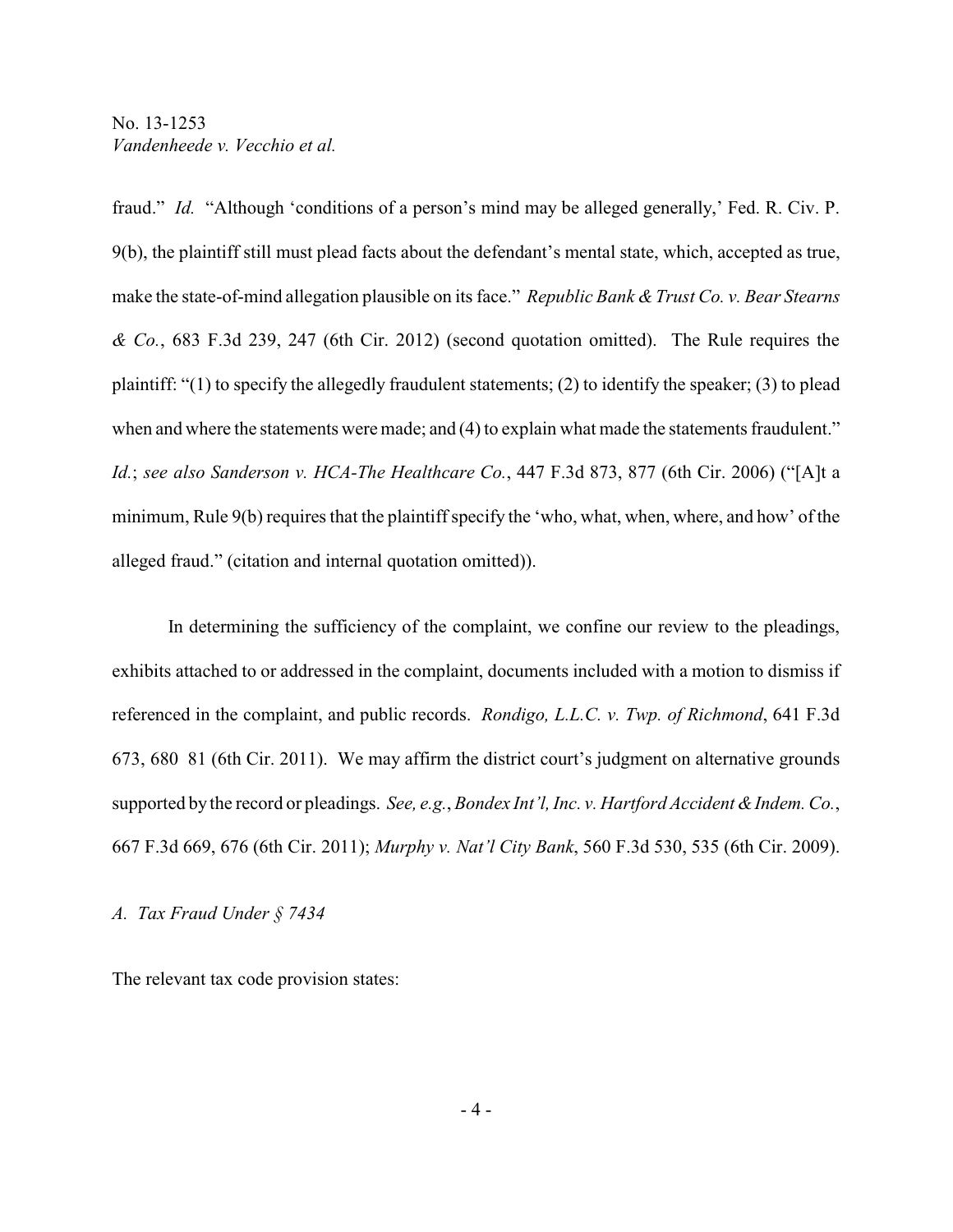#### **Civil damages for fraudulent filing of information returns**

**(a) In general.**--If any person willfully files a fraudulent information return with respect to payments purported to be made to any other person, such other person may bring a civil action for damages against the person so filing such return.

26 U.S.C. § 7434(a). The question posed to the district court was who "filed" the returns, the trustees who prepared the documents or the taxpayer Chinn.

Looking to the related provision governing untimely and incorrect information returns, 26 U.S.C. § 6721, and its implementing regulation's definition of "filer" as the "person that is required to file an information return," 26 C.F.R.  $\S$  301.6721-1(g)(6), the district court concluded that Chinn and not the preparers of the documents "filed" the return as a matter of law, because "the tax consequences, if any, of the 1099-MISCs ran directly to Donald J. Chinn, who reported all income and deductions of his trust on his personal income tax returns." Vandenheede counters this, maintaining that Vecchio and Borschke, by preparing and submitting the documents for the Trust, filed the 1099s, and that the district court's narrow interpretation of § 7434 shields trustees from its tax-fraud proscriptions.

We resolve this appeal on the more direct path noted by the district court in dismissing other claims in this case: the absence of particularized allegations demonstrating fraud. (*See* R. 42, Op. & Order at 7 (explaining that plaintiff "does not claim fraud or intentional misrepresentation by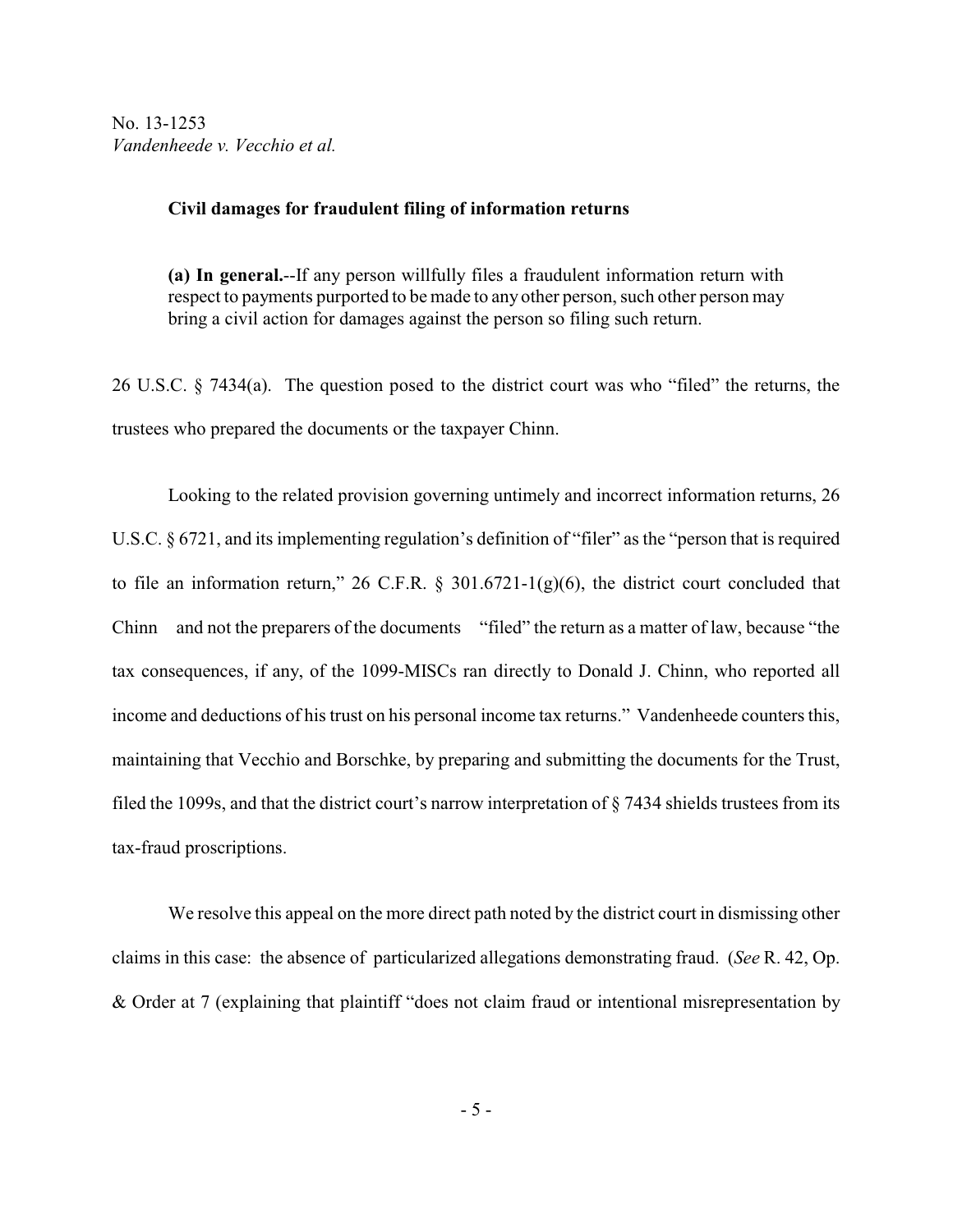Doeren Mayhew . . . with the requisite particularity".) The tax-code provision governing these information returns states in pertinent part:

**(a) Payments of \$600 or more.**--All persons engaged in a trade or business and making payment in the course of such trade or business to another person, of rent, salaries, wages, premiums, annuities, compensations, remunerations, emoluments, or other fixed or determinable gains, profits, and income (other than [excluded payments covered by other tax code provisions]), of \$600 or more in any taxable year . . . shall render a true and accurate return to the Secretary, under such regulations and in such form and manner and to such extent as may be prescribed by the Secretary, setting forth the amount of such gains, profits, and income, and the name and address of the recipient of such payment.

26 U.S.C. § 6041(a). This broad provision, used by the government to verify incomes for purposes of assessing and collecting taxes, does not require an employer-employee relationship. *Marlar, Inc. v. United States*, 151 F.3d 962, 968 (9th Cir. 1998). The challenged information returns in this case identified the payments toVandenheede as "nonemployee compensation." Vandenheede denies ever performing compensated services for the Trust or Chinn, and the trustees defend that they lacked authority to issue Trust funds as gifts, so they needed to record the payments to Vandenheede as income. Yet, because Vandenheede's § 7434 claim alleges fraud, her pleadings must do more than establish an accounting mistake.

Section 7434(a) prohibits the "willful[] fil[ing]" of "a fraudulent information return with respect to payments purported to be made to any other person." As Vandenheede acknowledges, willfulness in this context "connotes a voluntary, intentional violation of a legal duty." (Appellant Br. at 35.) Tax fraud typically requires "intentional wrongdoing." *See Maciel v. Comm'r*, 489 F.3d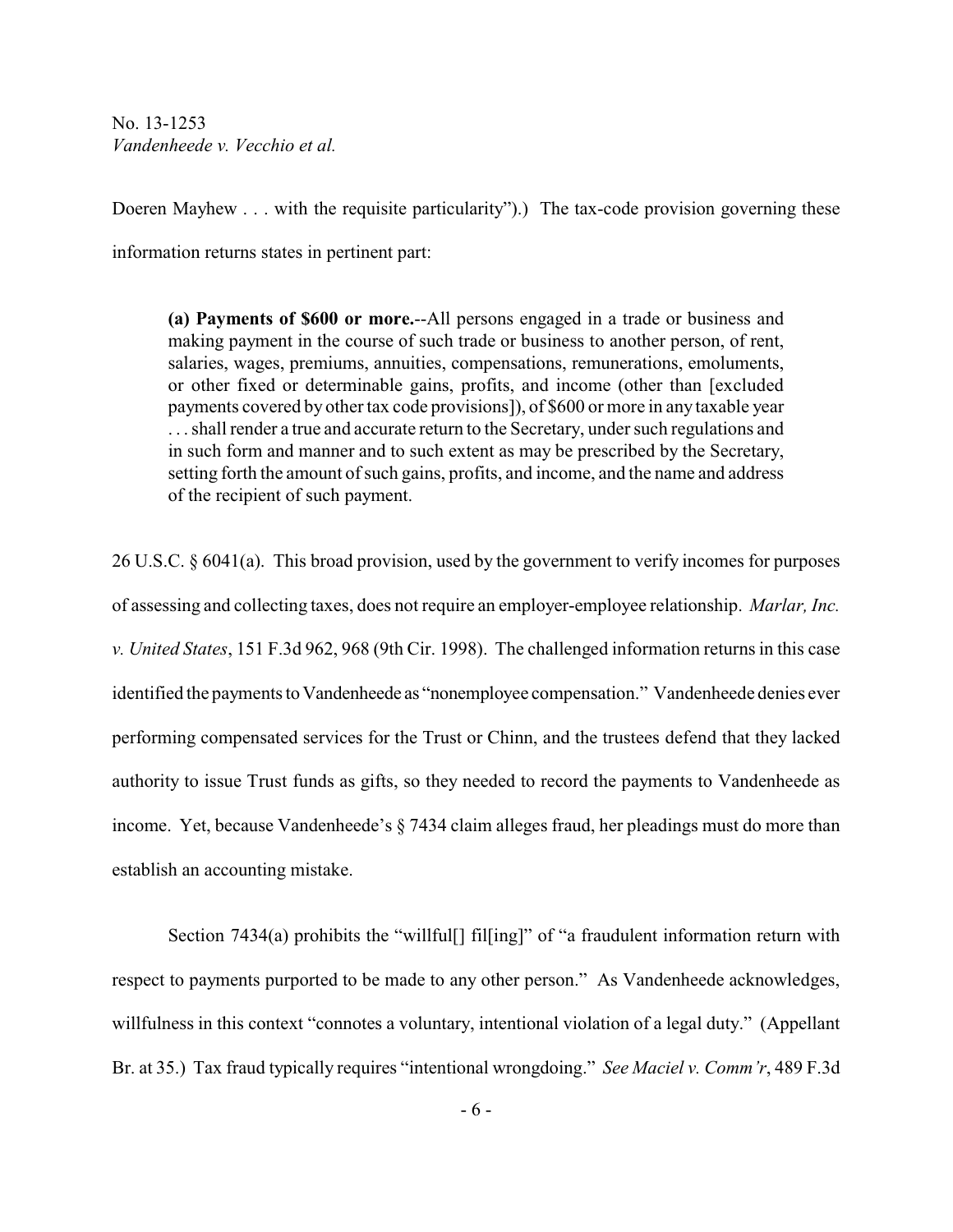1018, 1026 (9th Cir. 2007); *Granado v. Comm'r*, 792 F.2d 91, 93 (7th Cir. 1986) (per curiam). At the motion to dismiss stage, then, the complaint must contain specific allegations supporting a plausible inference that Vecchio and Borschke willfully filed false information returns. *Republic Bank & Trust Co.*, 683 F.3d at 247. It does not.

To begin with, the complaint does not specify *how* the Trust made the payments to Vandenheede after Vecchio and Borschke became trustees or *what* exactly the payments were for. Rather, it vaguely asserts that: (1) Chinn previously "paid his living expenses, and those of Plaintiff, from the . . . Trust" (Compl. ¶ 17); (2) the new trustees "continued paying . . . Chinn's living expenses from the . . . Trust" (*id. ¶* 19); and (3) that the "payments" to Vandenheede "were for the benefit of . . . Chinn, not of Plaintiff" (*id.* ¶ 25). Vandenheede's briefing, which may not supplement the pleadings, adds little clarity regarding the money she received, arguing at different points that the Trust payments were for her benefit, mostly for Chinn's benefit, living expenses for either, and gifts. Though she notes that she succeeded in abating her federal taxes, she offers no judicial or administrative finding supporting her challenge to the information returns. Moreover, she does not suggest a different or preferable way that the trustees should have categorized the payments for tax purposes or who (other than her) should have suffered the tax consequences.<sup>1</sup>

The federal tax code generally holds the donor liable for gift taxes, *see* 26 U.S.C. <sup>1</sup> §§ 2501 2502, but the donee becomes personally liable for the tax if not timely paid by the donor, *see* 47B C.J.S. Internal Revenue § 502.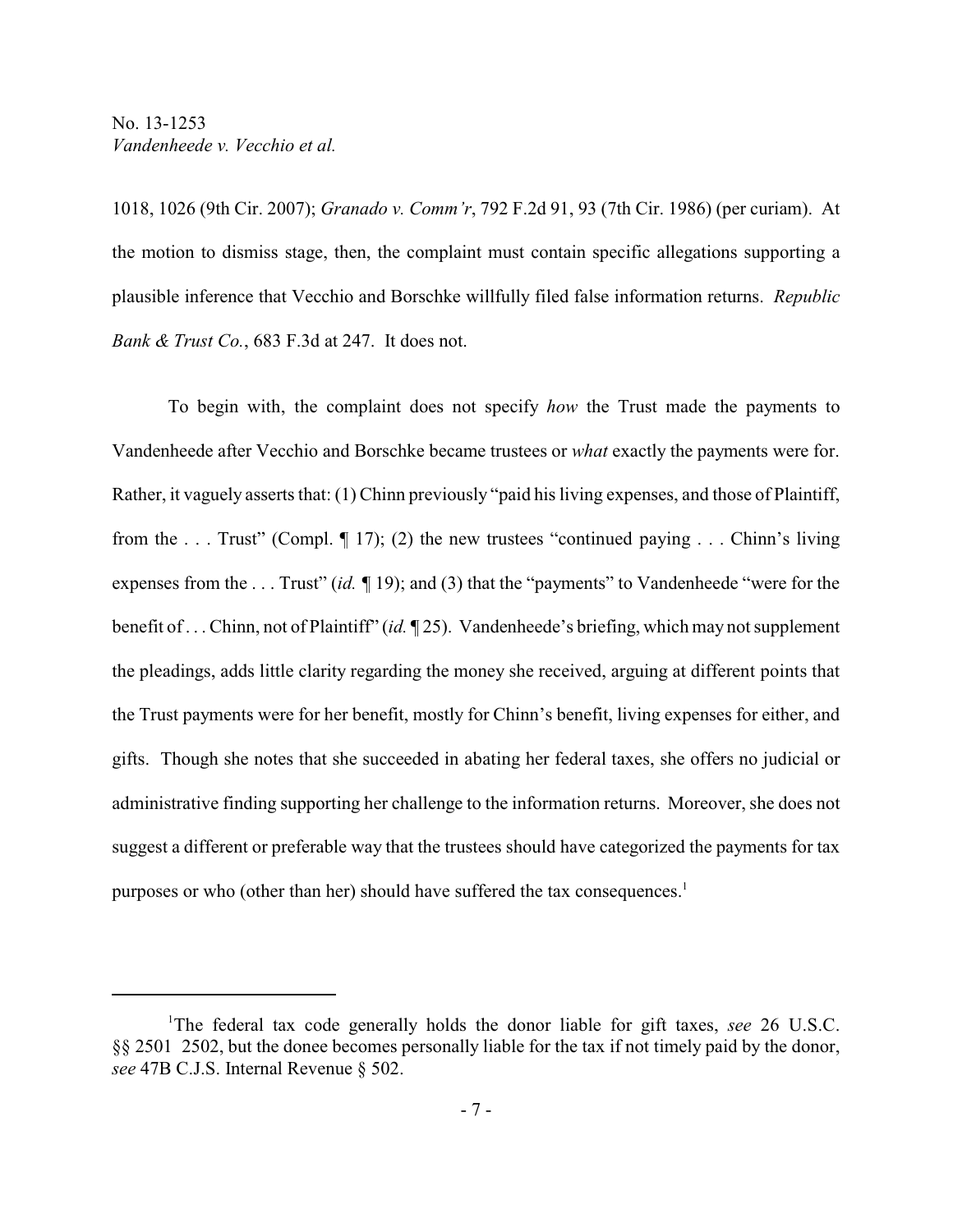Her complaint also fails to include specific facts supporting an inference of scienter i.e., that Vecchio and Borschke willfully filed fraudulent information returns. In this regard, she alleges only that the trustees *knew* she "never performed compensated services" for the Trust or Chinn. (Compl. ¶ 26.) But this allegation carries little weight, because, as noted above, she specifies no alternative take on how and for what the money was paid. Expanding on her complaint, Vandenheede's appellate brief alludes to the "substantial economic motive" of Chinn's non-party children and the trustees' firms. Yet even if we could consider these supplemental allegations, *see Rondigo, L.L.C.*, 641 F.3d at 680 81, they fail to provide particularized facts from which one could infer that defendants knowingly issued false notices to the taxing authorities. Finally, her conclusory allegation that Vecchio prevented her from marrying Chinn by requesting a prenuptial agreement, discussed more fully below, does not evince fraud in the filing of the 1099s.

In any event, her complaint acknowledges that Vecchio and Borschke maintained that they lacked the "authority to make gifts from the . . . Trust." (*Id.* ¶ 30.) The Trust itself, identified in the complaint and included in the trustees' motions, supports their position. It authorizes them to "distribute . . . or apply for [Chinn's] benefit such amounts of net income and principal, even to the extent of exhausting principal, as the Trustee believes desirable from time to time for [his] health, support in reasonable comfort, best interests and welfare, considering all circumstances and factors deemed pertinent by the Trustee." (R. 20-2, Trust art. II(A) "Distributions to Me.") For others, though, it only authorizes them to "distribute . . . such amounts of net income and principal as [Chinn], if not disabled as determined . . . [under this instrument], may from time to time direct in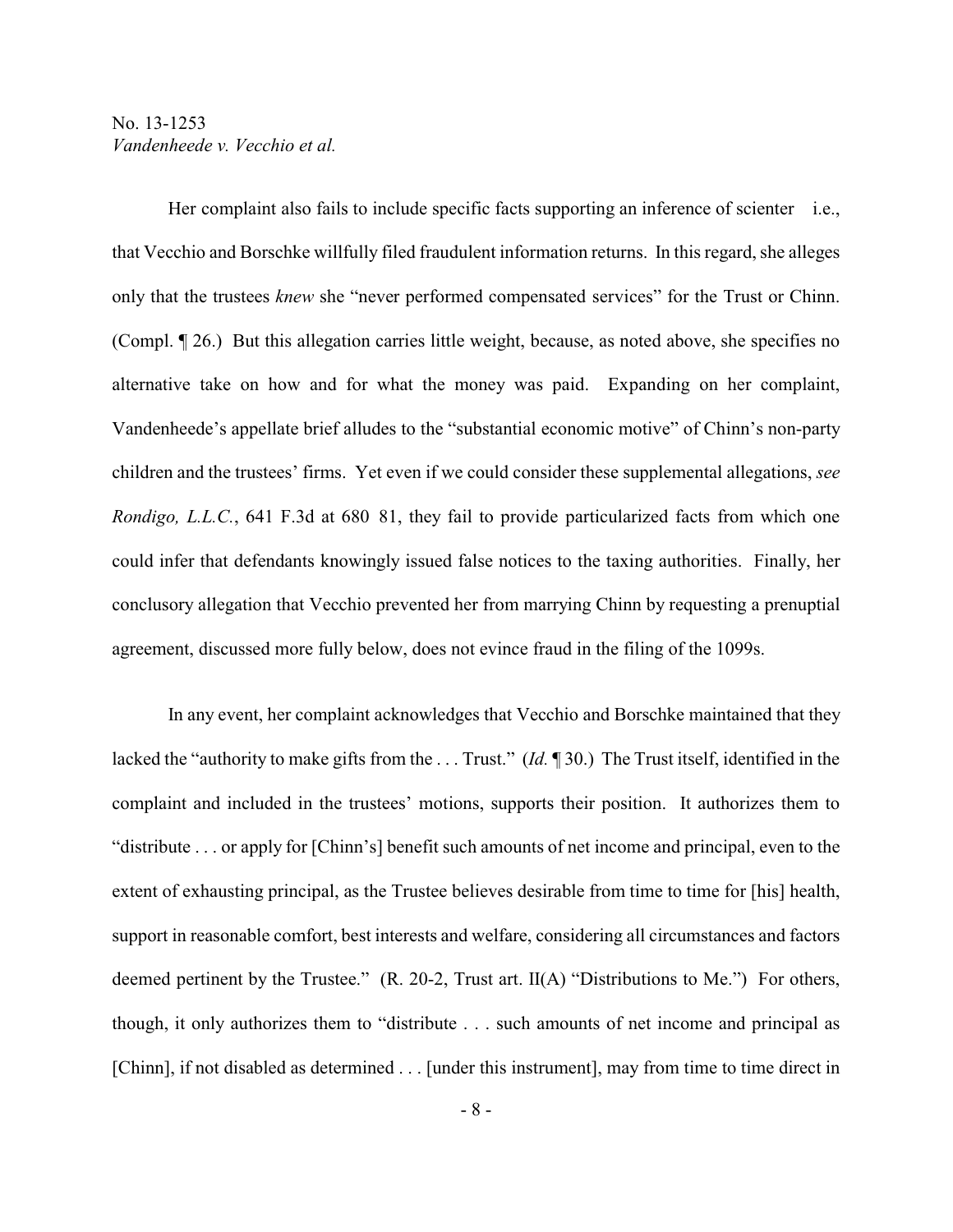writing." *(Id.* art. II(B) "Power of Withdrawal.") Vandenheede neither disputes these Trust terms nor asserts that Chinn made written requests for her to receive the payments. In fact, she fails to point to authority enabling (let alone obliging) the trustees to continue paying her substantial sums of discretionary money.

Nevertheless, her complaint conclusorily asserts that "[o]bviously . . . Chinn intended that the . . . Trust pay his living expenses, and those of Plaintiff" (*id.* ¶ 31), suggesting that "[i]f [the trustees] had any doubts about the legal authority to make payments from the . . . Trust, they should have sought direction from the Probate Court" (*id.* ¶ 33). Her appellate brief goes one step further, proposing that the trustees could have "ceased" paying her altogether until they received guidance. (Appellant Br. at 50.) In her view, the trustees *could* have rationalized the payments as either gifts or, "if the trustees were not authorized to make gifts from the Trust for Ms. Vandenheede's benefit," an "unauthorized payment." (*Id*. at 50 51.) Before the district court, plaintiffs' counsel offered even a third categorization: income, just not in a "trade or business." (R. 46, Hr'g Tr. at 21.)

If, as she says, the trustees could have classified the payments as gifts, income, or unauthorized payments to justify their disbursement of Trust funds, it stands to reason that the Trust could report the payments accordingly for tax purposes in good faith. And if, as she admits, the money "w[as] for the benefit of . . . Chinn, not of Plaintiff," a person reasonably could conclude that she performed a caregiving service "for [Chinn's] health, support in reasonable comfort, best interests and welfare." (R. 20-2, Trust art. II(A).)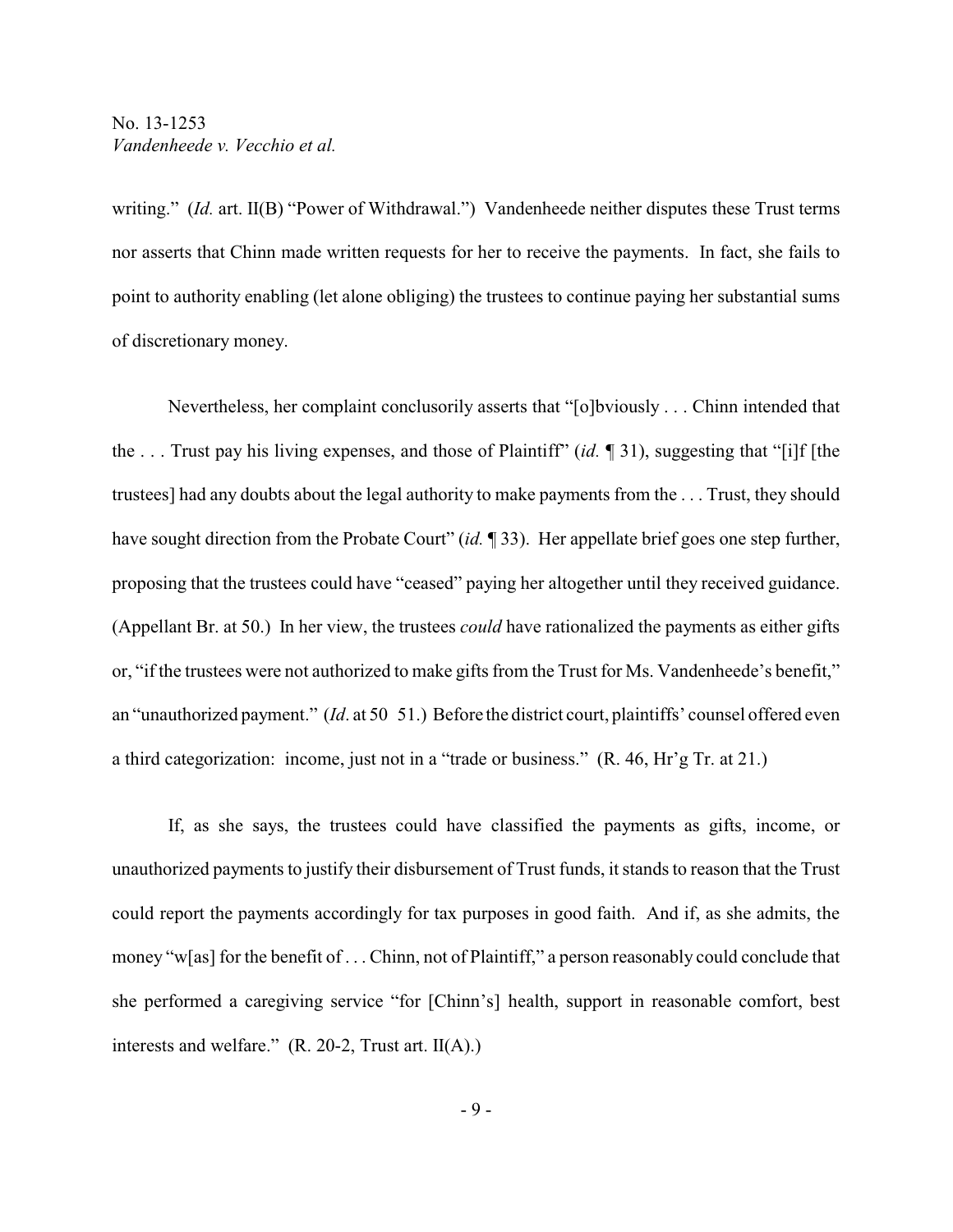Today's opinion decides neither the veracity nor the accuracy of the trustees' justification for classifying the payments as "nonemployee compensation." Rather, we conclude that Vandenheede fails to present particularized allegations supporting the inference that they willfully filed fraudulent information returns. Absent a well-pleaded foundation, we do not credit appellant's conclusory fraud claim, and we affirm the district court's judgment.<sup>2</sup>

#### *B. State Law Claims and the Statute of Limitations*

With regard to the state-law claims for conspiracy and intentional infliction of emotional distress, which accrued upon the filing of the 2006 and 2007 information returns, *see* Mich. Comp. Laws § 600.5827, the district court correctly found them time-barred under Michigan's three-year statute of limitations, *see* Mich. Comp. Laws § 600.5805(10). Vandenheede does not dispute the filing of the challenged forms more than three years before she filed her complaint in May 2012. (*See* R. 19-14, 02/19/2007 Letter of Robert L. Litt (alerting plaintiff and defendants to problems with the 2006 form in February 2007).) As the district court correctly noted, the Michigan Supreme Court recently abrogated the "continuing violation" doctrine, finding it "contrary to the language of § 5805." *Garg v. Macomb Cnty. Cmty. Mental Health Servs.*, 696 N.W.2d 646, 662 (Mich. 2005). Nevertheless, Vandenheede persists with a "continuing violation" argument, and attempts to

<sup>&</sup>lt;sup>2</sup>Without a viable federal claim, we abjure resolving the dependent Supremacy Clause argument concerning Vandenheede's claims against Doeren Mayhew. We likewise bypass her due process and Seventh Amendment claims as forfeited in the absence of any developed argument. *See, e.g.*, *Conlin v. Mortg. Elec. Registration Sys., Inc.*, 714 F.3d 355, 360 n.5 (6th Cir. 2013).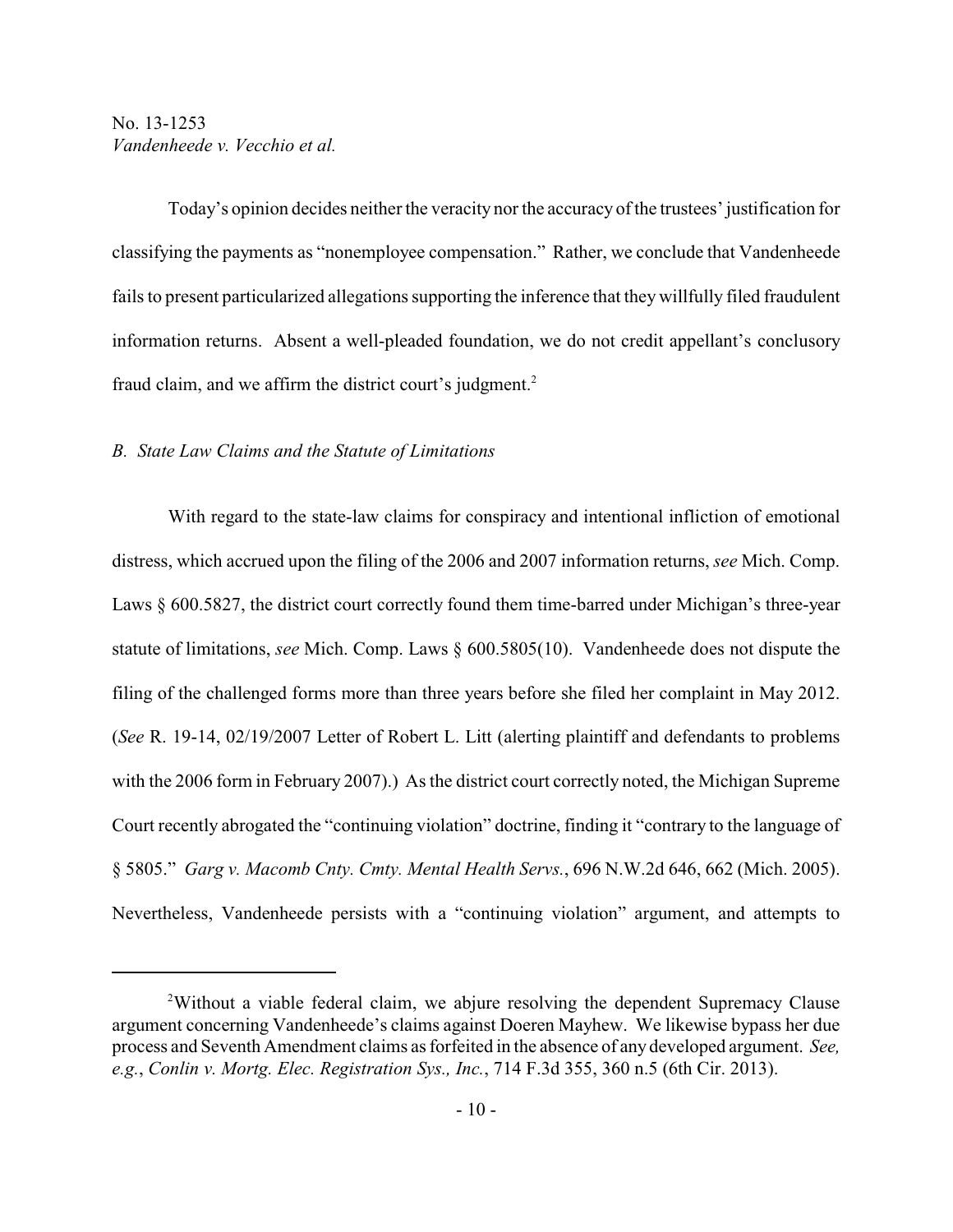distinguish *Garg* on the facts. The Michigan Supreme Court did not so limit its holding, and neither may we. That Vandenheede retained counsel and counsel sent cease-and-desist letters to defendants in 2012 does not reset the limitations clock.

### *C. Promissory Estoppel Claim Against Vecchio*

On appeal, Vandenheede recharacterizes her "detrimental reliance/breach of contract" claim as one for promissory estoppel, and she argues that the district court prematurely made factual findings on the pleadings in concluding that "[a]ny promise made by Vecchio [regarding payment of attorneys' fees] would have been a representation made on behalf of his client Mr. Chinn, not one made on his own personal behalf." In view of her pleadings, we discern no error.

The complaint acknowledges that Vecchio represented Chinn "[t]hroughout the time" she dated Chinn, or from 1992 2009. (Compl.  $\P$  11, 14.) It further avers that "Vecchio, individually and as trustee of the . . . Trust, told [her] to have a prenuptial agreement prepared, and that if she did so he would reimburse her the attorney fees." (*Id.* ¶ 75.) These allegations reflect Vandenheede's understanding that Vecchio served in a representative capacity for Chinn and the Trust, a fact that she does not contest on appeal.

Michigan's courts recognize that an agent acting on the behalf of a disclosed principal does not become a party to a contract absent facts demonstrating that the attorney intended to become a party to the contract. *See, e.g.*, *Andersons, Inc. v. Horton Farms, Inc.*, 166 F.3d 308, 315 (6th Cir.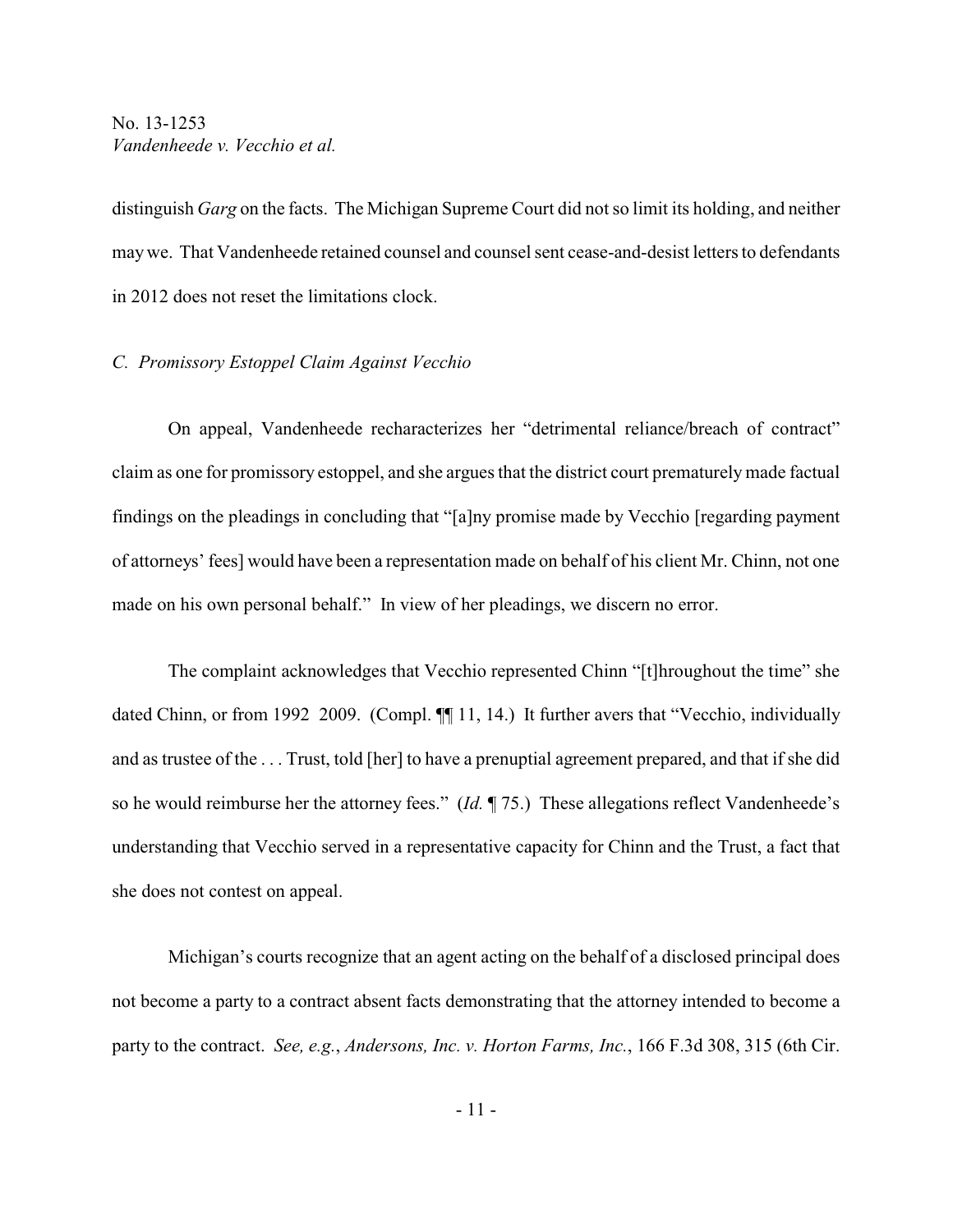1998); *Uniprop, Inc. v. Morganroth*, 678 N.W.2d 638, 641 42 (Mich. Ct. App. 2004); *Riddle v. Lacey & Jones*, 351 N.W.2d 916, 919 20 (Mich. Ct. App. 1984). For instance, the court in *Riddle* affirmed the dismissal of a promissory-estoppel claim against the attorney of a disclosed principal because "[a]ny promise made by the [attorney] was clearly made on behalf of his principal." *Riddle*, 351 N.W.2d at 920. In reaching this conclusion, the court relied on § 320 of the Restatement (Second) of Agency and its commentary:

We also find plaintiff's complaint to be deficient based upon principles of agency law as summarized in 2 Restatement Agency, 2d, § 320, p 67:

"Unless otherwise agreed, a person making or purporting to make a contract with another as agent for a disclosed principal does not become a party to the contract."

Comment (a) to § 320 explains, in pertinent part:

"Whether or not a person purporting to act as agent for another becomes a party to the contract depends upon the agreement between such person and the other party. See § 146. As stated in Section 4, *a principal is disclosed if, at the time of making the contract in question, the other party to it has notice that the agent is acting for a principal and of the principal's identity*. One who purports to contract on behalf of a designated person does not manifest by this that he is making a contract on his own account, and only where he so manifests does the agent become a party to the contract which he makes for the principal. *In the absence of other facts, the inference is that the parties have agreed that the principal is, and the agent is not, a party.*"

*Id.* at 919 (emphasis in *Riddle*).